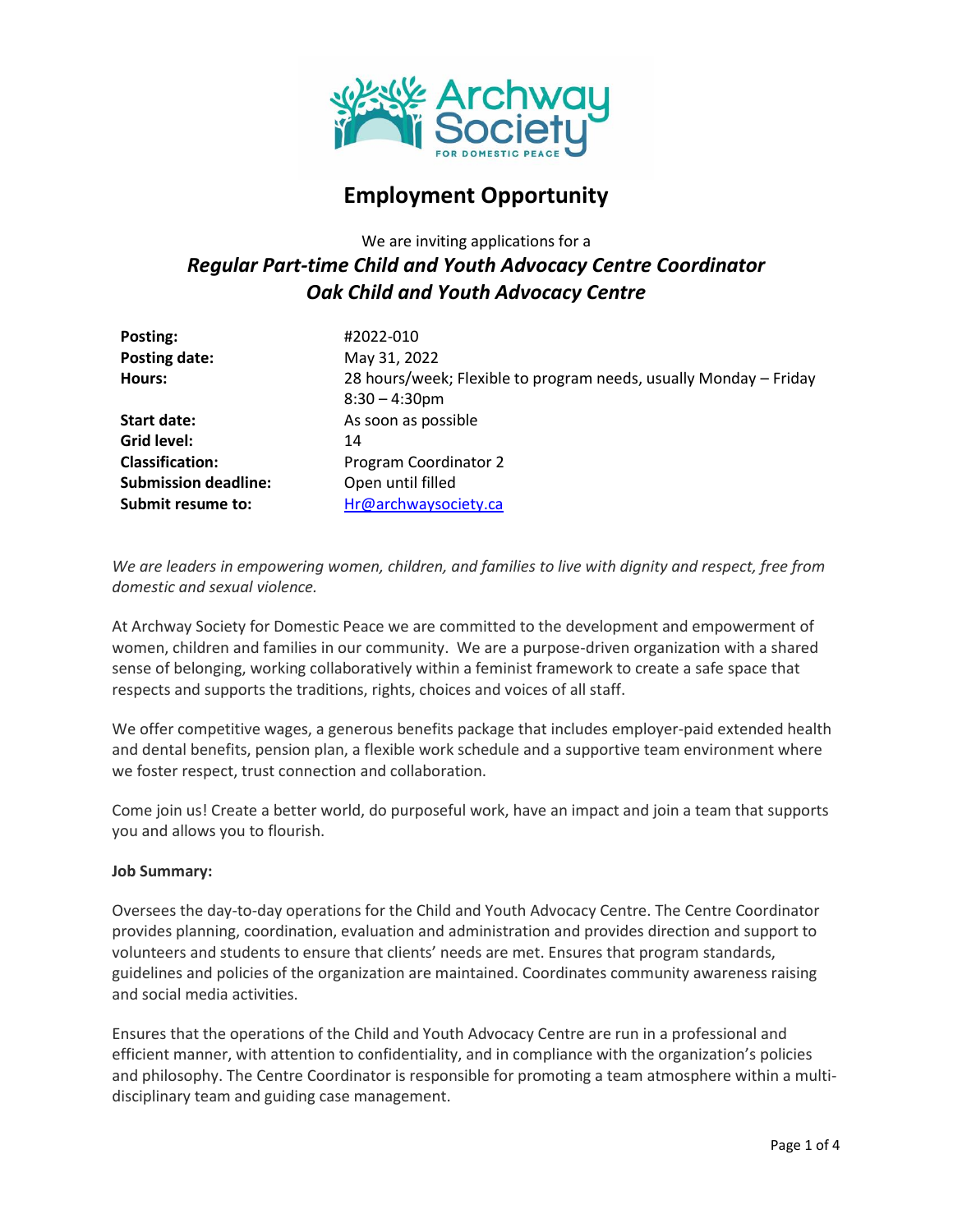## **Qualifications:**

#### **Education and Knowledge, Training and Experience**

- Diploma in a related human/social service or administrative field.
- 3 years recent related experience including 2 years supervisory or administrative experience.

Or an equivalent combination of education, training and experience.

#### **Skills and Abilities**

- Excellent interpersonal and organizational skills
- Willingness and ability to give presentations to groups
- Excellent written and verbal communication
- Strong computer ability, including knowledge of Microsoft Office Programs, including Power Point. Proficient in website maintenance and social media content management.
- Knowledge of issues around violence against children and domestic violence
- Ability to relationship-build and work closely with community partners
- Diplomacy and tact; commitment to social justice
- Ability to chair and organize meetings and produce related documents

#### **Key Responsibilities and Duties:**

- **A. Client Service**
- 1. Provides individual support to clients as a back-up to the Child and Youth Victim Service Coordinators, providing advocacy, accompaniment and referrals to community services as required.
- 2. Oversees case management plans for clients involved in the Case Management Team process.
- 3. Interviews clients and caregivers as part of the program evaluation process.
- 4. Provides emergency response support where needed.
- 5. Develops and maintains positive, therapeutic relationships with clients.

#### **B. Program Administration**

- 6. Assists the Programs Manager with the planning and development of the program. Ensures that the work plan is being implemented and that funder expectations are being met.
- 7. Formulates program policies and procedures and evaluates the program in consultation with the Programs Manager.
- 8. Responsible for the planning, development, timelines and completion of projects for the CYAC program. Ensures that project duties are carried out in an efficient and accurate manner.
- 9. Provides orientation and guidance to multi-disciplinary team partners on Oak Centre facilities and protocols.
- 10. Oversees the day-to-day operation of the Child and Youth Advocacy Centre by ensuring that the necessary facilities and equipment are in place, program guidelines and polices are adhered to and program standards are met.
- 11. Maintains responsibility for scheduling of Child and Youth Advocacy Centre volunteers.
- 12. Monitors and authorizes expenditures within the existing budget allowance and maintains financial records in accordance with established procedures. Makes budget recommendations.
- 13. Prepares and edits forms and templates for the Child and Youth Advocacy Centre. Assists with the production and renewal of the Oak Centre Partnership Agreement and other partnership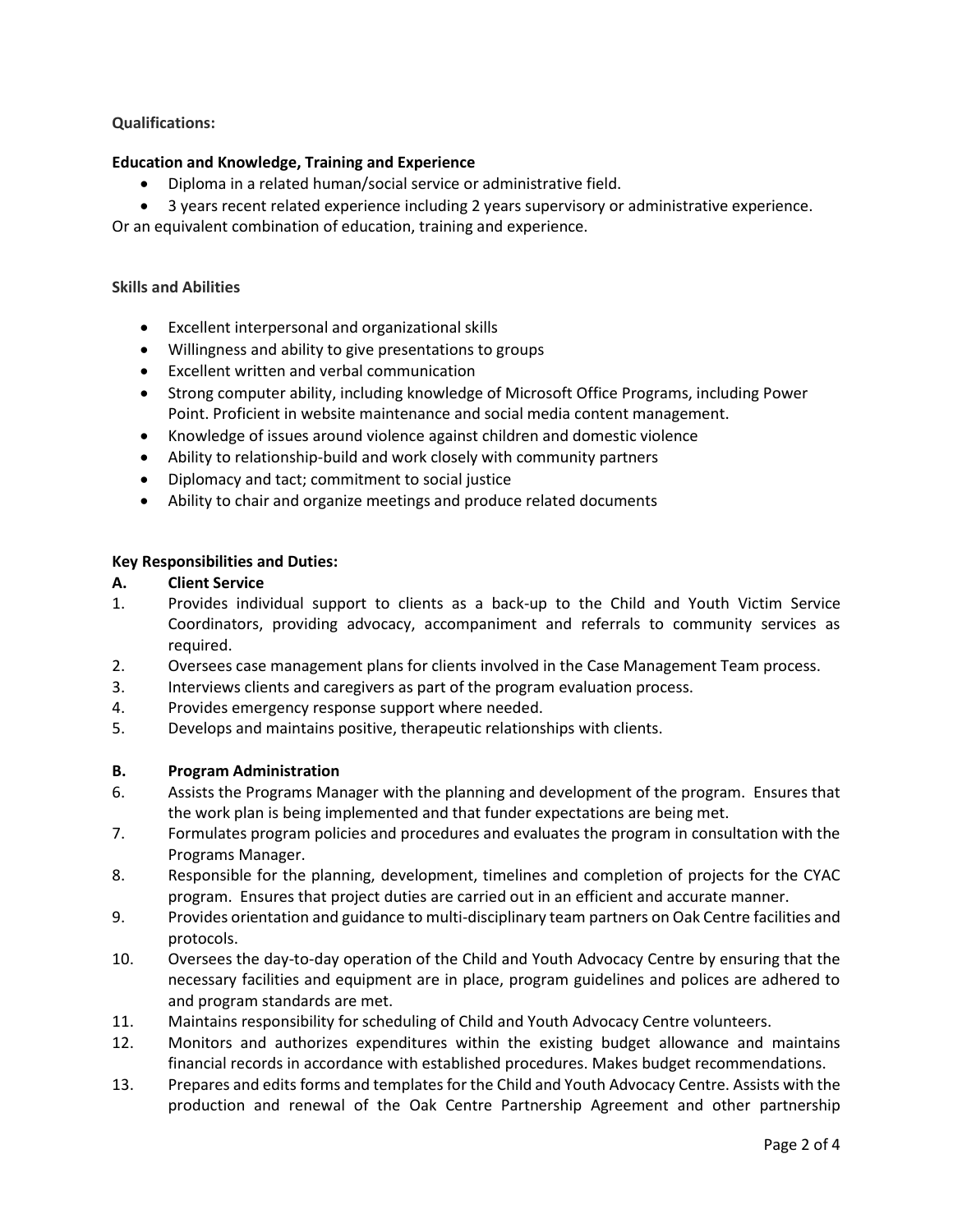documents.

- 14. Maintains the Oak Centre website, adding and removing content as required. Maintains the Oak Centre social media platforms, developing and managing campaigns and regular communications.
- 15. Oversees the use and functionality of the client database program. Ensures that accurate program and client records are maintained and that confidentiality is a priority. Ensures that all pertinent documentation is complete and in accordance with Records Management Guidelines.
- 16. Writes grant proposals and prepares reports to funders.
- 17. Ensures program statistics and reports are completed and accurate. Ensures statistics and reports are submitted as required by the funder and the Society.
- 18. Works with Centre staff to collect program evaluation data and prepare databases for external evaluator.
- 19. Organizes workshops for the multi-disciplinary team, liaising with facilitators, coordinating registration and evaluation.
- 20. Prepares and submits reports as required by the Programs Manager
- 21. Assists the Program Manager by scheduling, preparing agendas for and attending the Oak Centre Leadership meeting. Produces meeting notes and tracks action items.
- 22. Produces bi-monthly newsletter for partner agencies and stakeholders.
- 23. Develops and maintains relevant resources for clients and colleagues.

#### **C. Leadership**

- 24. Responsible for coordinating case reviews with multi-disciplinary team members (ie: RCMP, MCFD, CYAC staff, medical personnel, victim services workers, counsellors and others). Leads the team to formulate an action plan and tracks the implementation of that plan. Works to engage these external agencies and work through conflict resolution as needed. Escalates issues with external partners through existing protocols. Keeps case management records.
- 25. Participates in the recruitment and selection of program staff, volunteers and practicum students by performing duties such as screening applicants, participating on interview panels and making hiring recommendations. Orients new staff, volunteers and practicum students to the Child and Youth Advocacy Centre, determines the need for and provides training to new recruits. Provides on-going support.
- 26. Provides guidance with respect to case management, staffing and emergency responses.
- 27. May respond to emergencies at the Child and Youth Advocacy Centre facilities in-person or provide approval to call in additional staff or volunteers.

#### **D. Organizational Role**

- 28. Participates and contributes as a member of the Child and Youth Advocacy Centre staff team and the Community Programs team.
- 29. Ensures that program activities adhere to the philosophies, policies, procedures and Code of Ethics of the Society.
- 30. Participates in regular meetings with the Programs Manager to discuss client service and program administration topics, including program policies and procedures in order to ensure consistency and efficiency.
- 31. Accounts to the Programs Manager and participates in supervision meetings.
- 32. Participates in professional development through workshops, in-service training, etc. as required or directed.

#### **E. Community Role**

33. Acts as the Coordinator for the Child and Youth Advocacy Centre Case Management Team. Brings